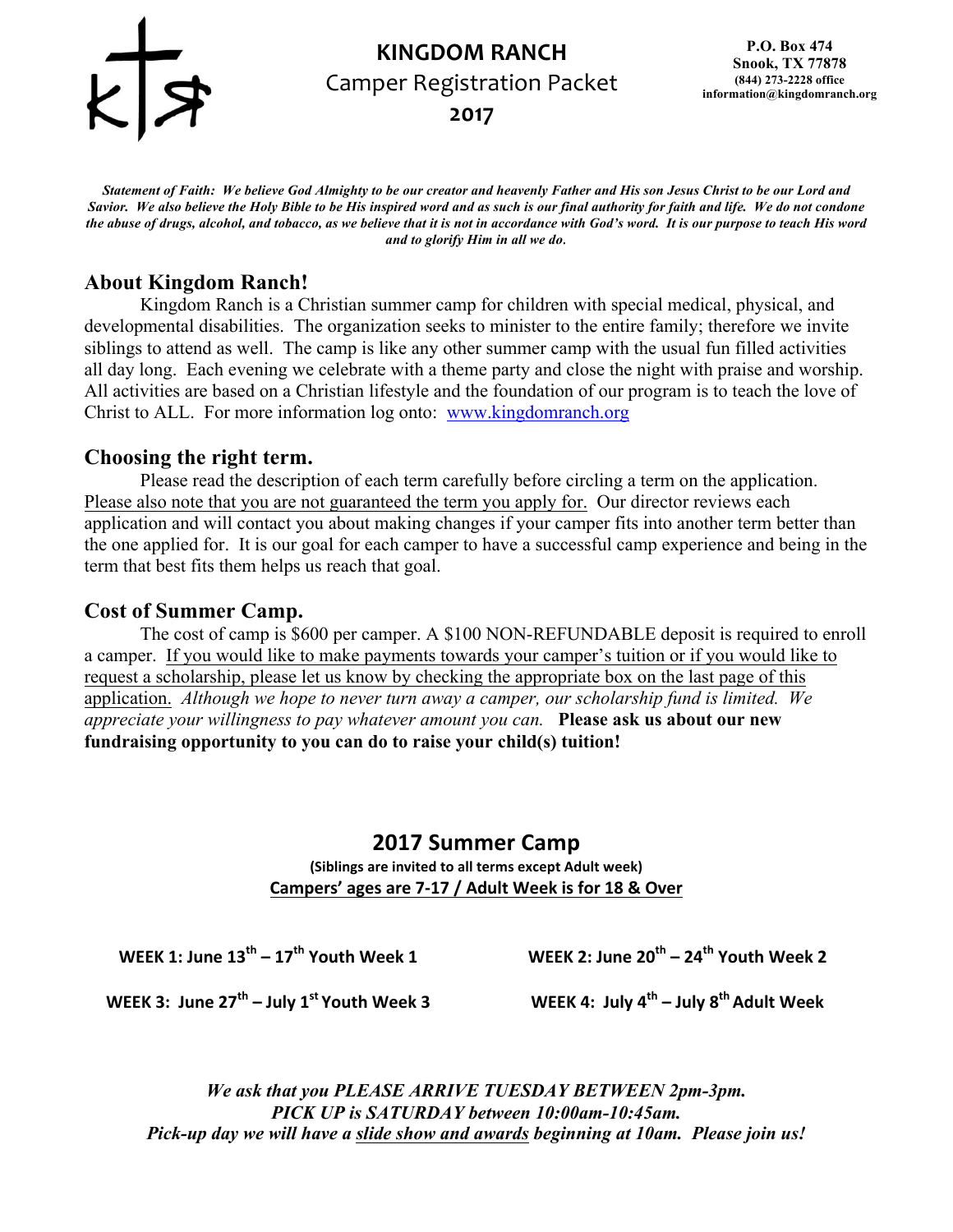## **KINGDOM RANCH 2017 CAMPER REGISTRATION FORM**

**PLEASE attach a recent photo here!!! Applications will NOT be accepted without one.**

#### **TERM ATTENDING (Please Circle One): 1 2 3 4**

Please Note: Our director reviews each application and may request to change campers' term based on where they would adapt best.

| <b>CAMPERS FULL NAME</b>                                                                                                                                                                                                                                                                                                        | M/F                                                                                                                                                                                                                                                                                                                                     |
|---------------------------------------------------------------------------------------------------------------------------------------------------------------------------------------------------------------------------------------------------------------------------------------------------------------------------------|-----------------------------------------------------------------------------------------------------------------------------------------------------------------------------------------------------------------------------------------------------------------------------------------------------------------------------------------|
| ADDRESS                                                                                                                                                                                                                                                                                                                         |                                                                                                                                                                                                                                                                                                                                         |
|                                                                                                                                                                                                                                                                                                                                 | $CITY$ $ZIP$ $ZIP$                                                                                                                                                                                                                                                                                                                      |
| PHONE (                                                                                                                                                                                                                                                                                                                         | $\left( \begin{array}{ccc} 0 & 0 & 0 \\ 0 & 0 & 0 \\ 0 & 0 & 0 \\ 0 & 0 & 0 \\ 0 & 0 & 0 \\ 0 & 0 & 0 \\ 0 & 0 & 0 \\ 0 & 0 & 0 \\ 0 & 0 & 0 \\ 0 & 0 & 0 \\ 0 & 0 & 0 \\ 0 & 0 & 0 \\ 0 & 0 & 0 \\ 0 & 0 & 0 & 0 \\ 0 & 0 & 0 & 0 \\ 0 & 0 & 0 & 0 \\ 0 & 0 & 0 & 0 \\ 0 & 0 & 0 & 0 & 0 \\ 0 & 0 & 0 & 0 & 0 \\ 0 & 0 & 0 & 0 & 0 \\$ |
|                                                                                                                                                                                                                                                                                                                                 |                                                                                                                                                                                                                                                                                                                                         |
|                                                                                                                                                                                                                                                                                                                                 | SS# ________ / ______ / _______________ T- Shirt Size (circle one) YM YL AS AM AL XL XXL                                                                                                                                                                                                                                                |
|                                                                                                                                                                                                                                                                                                                                 |                                                                                                                                                                                                                                                                                                                                         |
|                                                                                                                                                                                                                                                                                                                                 |                                                                                                                                                                                                                                                                                                                                         |
|                                                                                                                                                                                                                                                                                                                                 | Has your child been to KR before? $Y \times N$ If yes, what year? Which Week?                                                                                                                                                                                                                                                           |
|                                                                                                                                                                                                                                                                                                                                 |                                                                                                                                                                                                                                                                                                                                         |
|                                                                                                                                                                                                                                                                                                                                 | Camper lives with? (circle) MOTHER FATHER BOTH PARENTS OTHER                                                                                                                                                                                                                                                                            |
|                                                                                                                                                                                                                                                                                                                                 |                                                                                                                                                                                                                                                                                                                                         |
|                                                                                                                                                                                                                                                                                                                                 |                                                                                                                                                                                                                                                                                                                                         |
| Work Phone $($ $)$ $)$ $\qquad$ $\qquad$ $\qquad$ $\qquad$ $\qquad$ $\qquad$ $\qquad$ $\qquad$ $\qquad$ $\qquad$ $\qquad$ $\qquad$ $\qquad$ $\qquad$ $\qquad$ $\qquad$ $\qquad$ $\qquad$ $\qquad$ $\qquad$ $\qquad$ $\qquad$ $\qquad$ $\qquad$ $\qquad$ $\qquad$ $\qquad$ $\qquad$ $\qquad$ $\qquad$ $\qquad$ $\qquad$ $\qquad$ |                                                                                                                                                                                                                                                                                                                                         |
|                                                                                                                                                                                                                                                                                                                                 |                                                                                                                                                                                                                                                                                                                                         |
|                                                                                                                                                                                                                                                                                                                                 |                                                                                                                                                                                                                                                                                                                                         |
| Work Phone (                                                                                                                                                                                                                                                                                                                    |                                                                                                                                                                                                                                                                                                                                         |
|                                                                                                                                                                                                                                                                                                                                 | Number where parents can be reached while child is at camp:                                                                                                                                                                                                                                                                             |
| Day: $($                                                                                                                                                                                                                                                                                                                        | In case you cannot be reached, please list relatives or friends below.<br>THE APPLICATION WILL NOT BE ACCEPTED WITHOUT THIS INFORMATION COMPLETED!                                                                                                                                                                                      |
|                                                                                                                                                                                                                                                                                                                                 |                                                                                                                                                                                                                                                                                                                                         |
|                                                                                                                                                                                                                                                                                                                                 |                                                                                                                                                                                                                                                                                                                                         |
|                                                                                                                                                                                                                                                                                                                                 |                                                                                                                                                                                                                                                                                                                                         |
|                                                                                                                                                                                                                                                                                                                                 |                                                                                                                                                                                                                                                                                                                                         |
|                                                                                                                                                                                                                                                                                                                                 | Kingdom Ranch makes every attempt to provide medical personnel on camp grounds at all times.<br>If your child has a medical issue at camp, what physician would you want called?                                                                                                                                                        |
|                                                                                                                                                                                                                                                                                                                                 |                                                                                                                                                                                                                                                                                                                                         |
|                                                                                                                                                                                                                                                                                                                                 |                                                                                                                                                                                                                                                                                                                                         |
|                                                                                                                                                                                                                                                                                                                                 |                                                                                                                                                                                                                                                                                                                                         |
| Group Number:                                                                                                                                                                                                                                                                                                                   | Policy Number:                                                                                                                                                                                                                                                                                                                          |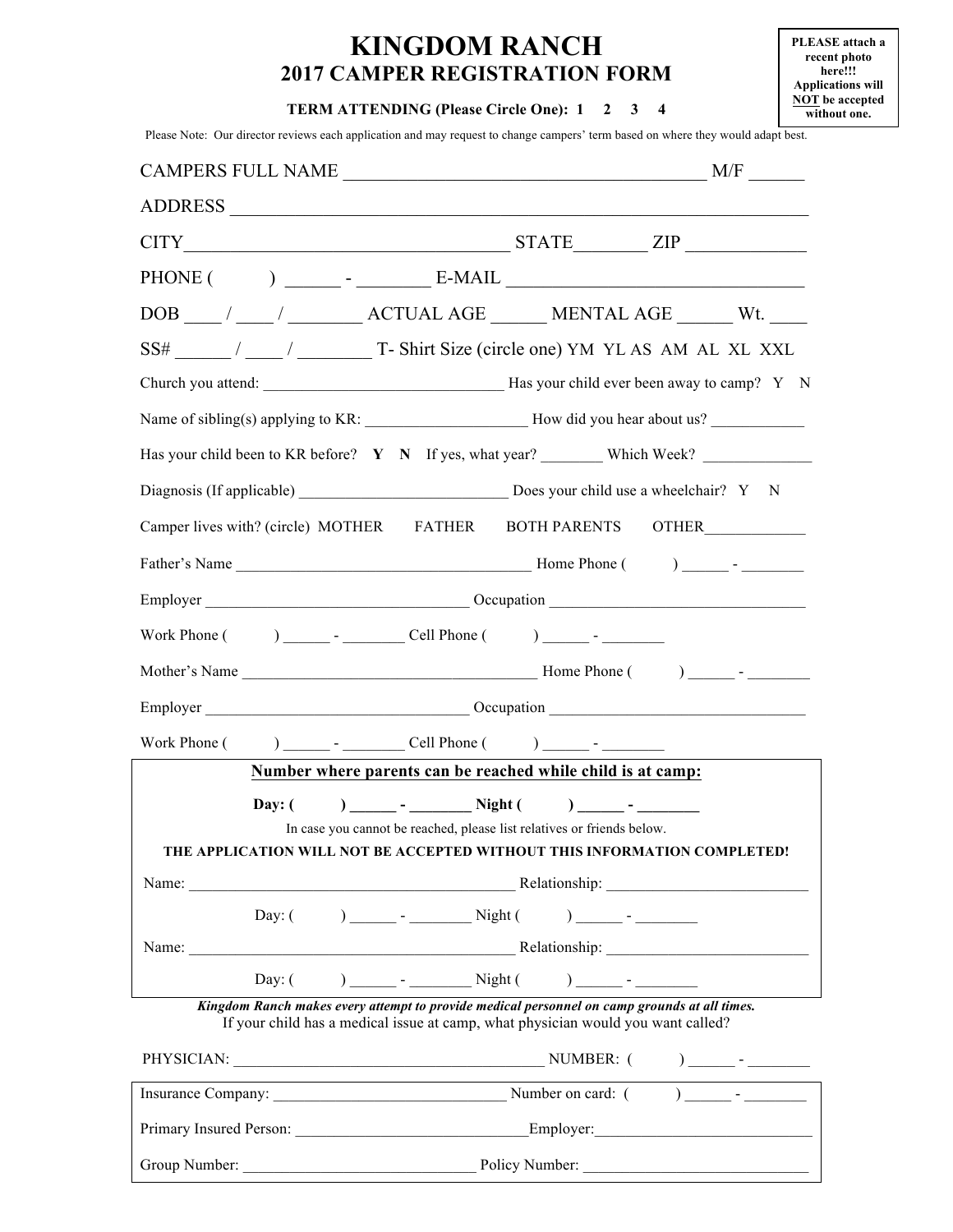#### **General Medical History**

**Does your child take any regular medication(s)?** Y N (circle one) *If YES, Please fill out the Medication Form.* 

| List any medications your child is allergic to: (Please write NONE if your camper has no allergies.)                                                                                                                                                                      |
|---------------------------------------------------------------------------------------------------------------------------------------------------------------------------------------------------------------------------------------------------------------------------|
| If your child takes routine medication, how do you administer it?                                                                                                                                                                                                         |
| List any special medication problems (i.e. allergies, asthma, ADD, ADHD, hay fever, seizures, bed-wetting, etc.):                                                                                                                                                         |
|                                                                                                                                                                                                                                                                           |
| Has he/she had chicken pox or shingles? <b>YES</b> Date <b>NO</b> Year of last tetanus shot?                                                                                                                                                                              |
| List any physical restrictions or limitations (amputations, crutches, wheelchair, visual or auditory):                                                                                                                                                                    |
| What special supplies or equipment will your child bring to camp?                                                                                                                                                                                                         |
|                                                                                                                                                                                                                                                                           |
| If your child must be cathed, does he/she self-cath? If the nurse caths, explain home routine:                                                                                                                                                                            |
| Does your child require a special bowel management program? If yes, explain.                                                                                                                                                                                              |
| <b>ROUTINE CARE INFORMATION</b><br>Please be honest and answer each question thoroughly so that we can respond to the campers' needs.<br>The more we know about your child's routine, the better we can assist them.<br>Feel free to attach an additional page if needed. |
| If your child is non-verbal, what method of communication does he/she use?<br>What activities such as dressing, feeding, etc. does your child need assistance with? Tell us how you best assist them?                                                                     |
| What method of bathing do you use for your child? Please describe.                                                                                                                                                                                                        |
| Does your child require a special diet, or must food be prepared in a special method to best serve your child?                                                                                                                                                            |
| Has your child ever received treatment or medication for psychiatric or behavior disorders? If yes, tell us about the<br>behavior and treatment:<br>the contract of the contract of the contract of the contract of the contract of                                       |
| Tell us about any negative behaviors we might experience and how you deal with them at home:                                                                                                                                                                              |
| What routines would be helpful for us to know in dealing with your child? (i.e. sleeps with night light, radio):                                                                                                                                                          |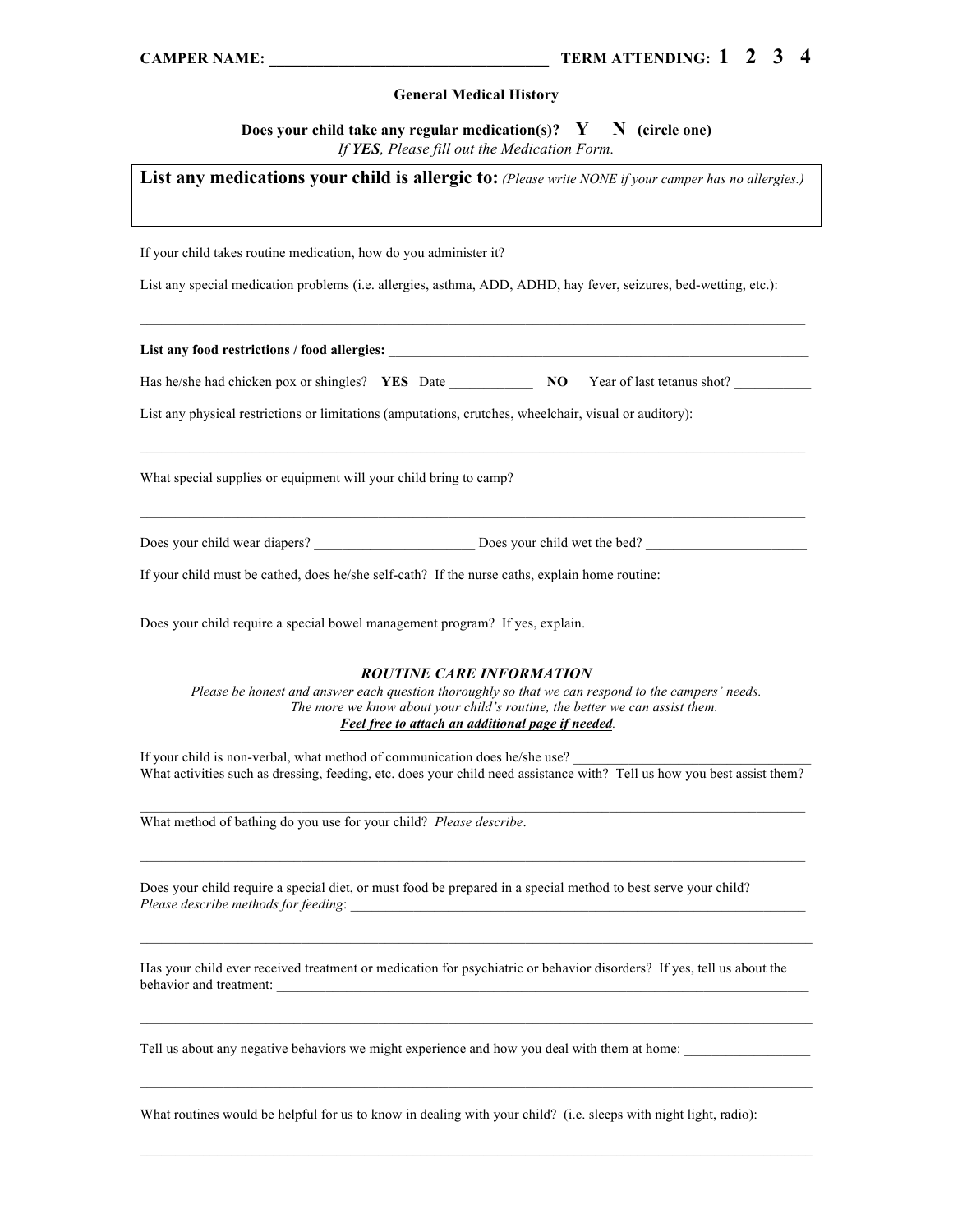# **Medication Form**

**Please fill out completely!**

*You will receive an additional sheet prior to your camper's arrival to update ANY changes necessary.*

*Please include all medications, even PRN's (Tylenol, Benadryl, Enemas, ect.)*

| <b>Medication:</b> | Dosage per day: | Reason for use: | <b>Special Instructions:</b> |
|--------------------|-----------------|-----------------|------------------------------|
|                    |                 |                 |                              |
|                    |                 |                 |                              |
|                    |                 |                 |                              |
|                    |                 |                 |                              |
|                    |                 |                 |                              |
|                    |                 |                 |                              |
|                    |                 |                 |                              |
|                    |                 |                 |                              |
|                    |                 |                 |                              |
|                    |                 |                 |                              |
|                    |                 |                 |                              |
|                    |                 |                 |                              |
|                    |                 |                 |                              |
|                    |                 |                 |                              |
|                    |                 |                 |                              |
|                    |                 |                 |                              |
|                    |                 |                 |                              |
|                    |                 |                 |                              |
|                    |                 |                 |                              |
|                    |                 |                 |                              |
|                    |                 |                 |                              |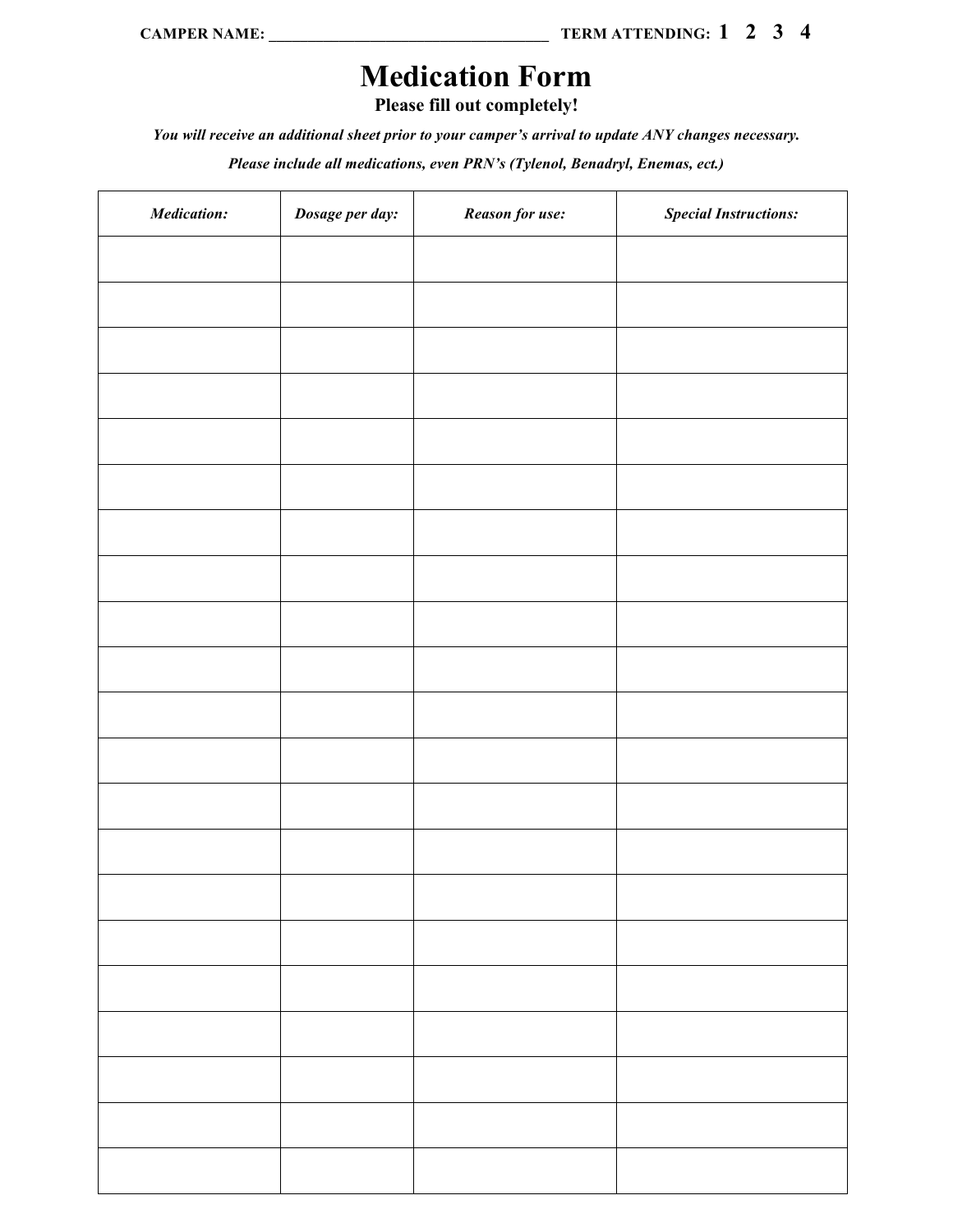Camper's Full Name:

I understand that Kingdom Ranch is NOT responsible for loss of clothing or personal property while at camp and I agree to bring all articles of clothing or personal property clearly marked with my **child's first and last name.** 

I understand that part of the camping experience involves activities, group living arrangements, and interactions that may be new to my child, and that they come with certain risks and uncertainties beyond what my child may be used to. I am aware of these risks and assuming them on behalf of my child. I realize that **no environment is risk-free,** so I have instructed my child on the importance of abiding by the rules as given by the Kingdom Ranch staff. My child and I both agree that he or she will obey them to the best of their ability.

I hereby, and for my heirs, executors, administrators, assigns, and all legal guardians, waive and release any and all rights and claims of any nature I may have against Kingdom Ranch, its Directors, employees, Board of Directors, Advisory Board, CIA's, campers, and cooperating entities for and against any and all injuries or damages of any nature including death which my child may suffer while taking part in Kingdom Ranch or other activities associated with Kingdom Ranch.

It is further agreed that any dispute or cause of action arising between the parties, whether out of this agreement or otherwise, can only be brought in a court of competent jurisdiction located in Burleson County, Texas, and shall be constructed in accordance with the laws of Texas.

## **Signature of Parent / Legal Guardian Date**

#### *Kingdom Ranch Medical Authorization and Privacy Agreement*

 $\_$  , and the set of the set of the set of the set of the set of the set of the set of the set of the set of the set of the set of the set of the set of the set of the set of the set of the set of the set of the set of th

Camper's Full Name:

I hereby give permission to the physician selected by the Kingdom Ranch Camp Director to order routine medical tests, X-rays, and treatment for the health of my child named above. In the event that I cannot be reached in an emergency, I give permission to the selected physician to hospitalize, secure proper treatment, and order injections, IV's, anesthesia, or surgery for my child.

I give the members of the camp medical team permission to administer over the counter medications as needed and give scheduled medication as ordered on the medication form. I realize the camp has a limited liability medical policy for campers with a \$2,500 CAP. Any medical expenses in excess of this amount will be my responsibility.

As the parent or guardian of the above named child, I authorize a physician, nurse, or other health care provider to communicate with the medical staff and any Director of Kingdom Ranch, or his/her designee, concerning my child's medical conditions, symptoms, and care needs concerning my child, with all persons involved in the care, and well being of my camper while attending camp. I realize that this means the staff, counselors, and other personnel at the camp will have direct access to the knowledge concerning my child's health while they are in attendance at camp.

 $\mathcal{L}_\text{max} = \mathcal{L}_\text{max} = \mathcal{L}_\text{max} = \mathcal{L}_\text{max} = \mathcal{L}_\text{max} = \mathcal{L}_\text{max} = \mathcal{L}_\text{max} = \mathcal{L}_\text{max} = \mathcal{L}_\text{max} = \mathcal{L}_\text{max} = \mathcal{L}_\text{max} = \mathcal{L}_\text{max} = \mathcal{L}_\text{max} = \mathcal{L}_\text{max} = \mathcal{L}_\text{max} = \mathcal{L}_\text{max} = \mathcal{L}_\text{max} = \mathcal{L}_\text{max} = \mathcal{$